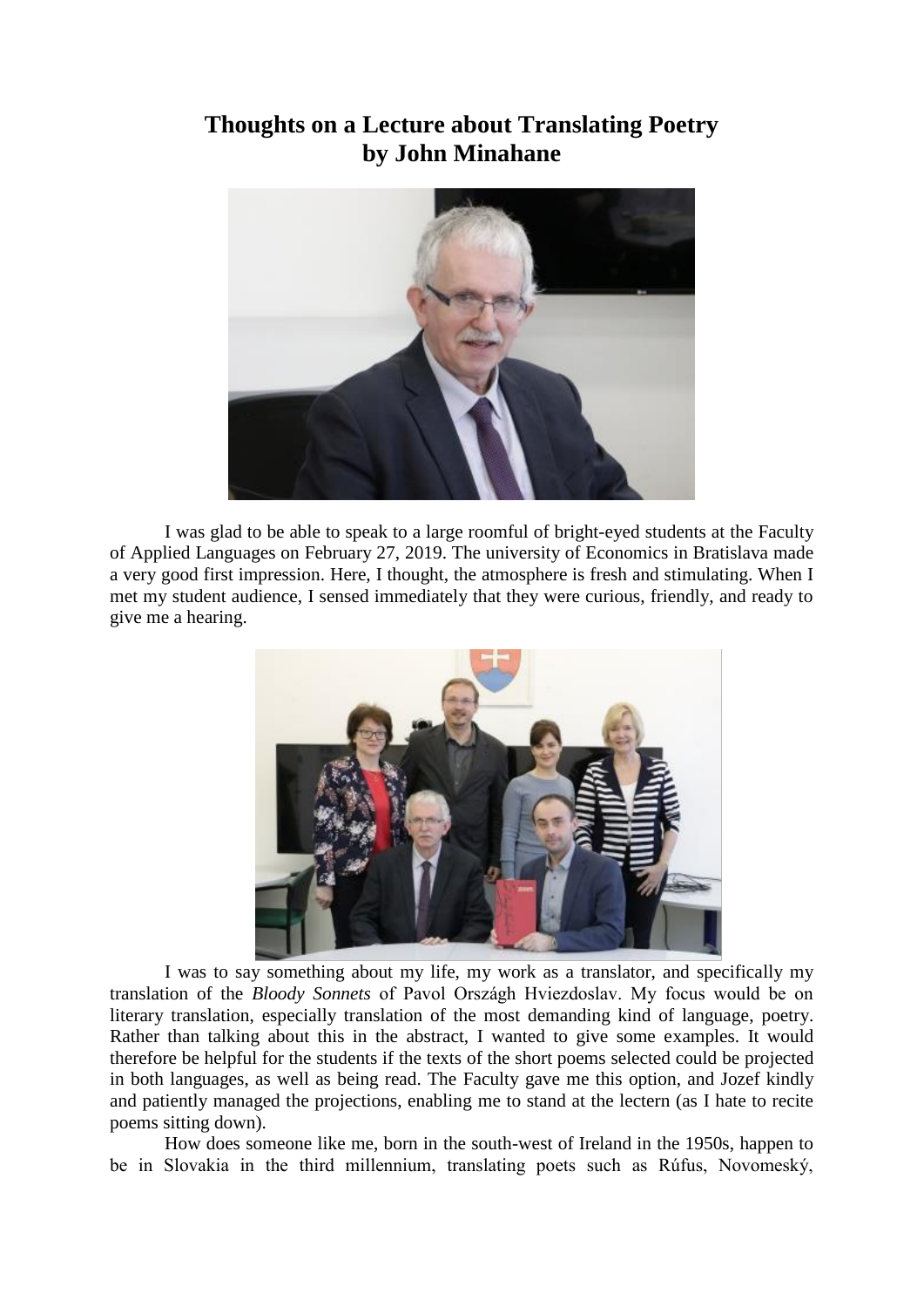Hviezdoslav ? This question was too big to handle systematically. I was more anxious to convince my listeners that I really did have access to these poets : I could make my way into the atmosphere, thought and feeling of their poems. I wanted to give some impressions, or broad hints, of how a translator can forge access routes for him/herself to a seemingly distant literature.

The natural place to begin was my native island. Ranging along the projected map of Ireland, I mentioned my periods of residence in Cork and Dublin and my contacts with Belfast, north of what was previously our "hard border". Then, going back down the map to the rural south-west, where I was born and raised, I touched on the subject of the Irish language. As an English-speaking child, Irish (also called Gaelic) gave me my first powerful awareness of the differences of languages. I tried the students with a verse, in the original Irish and an English translation, from a comic poem by the famously drunken poet Cathal Buí mac Giolla Gunna. One day Cathal Buí saw a bittern (*bučiak*) lying dead on the ice of a frozen lake. The thought occurred to him that since the water was frozen, the bird couldn't drink, and therefore he had died of thirst. And this was a warning to himself, not to listen to his wife and others who were urging him to give up drinking: no, he would drink while he could, for fear of ending up like the bittern!... – It was gratifying to be asked afterwards, by a student in the audience, whether I would not consider translating Irish poetry into Slovak! Alas, my grasp of the Slovak literary language will never be good enough for that...

Continuing, I said that my rural childhood gave me a sense of the country life which Milan Rúfus writes about. Agriculture in south-west Ireland in the 1950s, however, was already more mechanised than in Slovakia as described by Rúfus. During the 1960s we experienced another great wave of mechanisation. Showing pictures of the threshing machine (*mláťací stroj*) and combine harvester (*kombajn*), I explained that the threshing machine required a great deal of physical labour, and it was associated with very enjoyable social occasions. The machine which replaced it, the combine harvester, required only a driver, and it was totally unsocial. Economic and technical progress, represented by the harvester, came at the price of rural community life.

More broadly, I said, modern intensive farming is a paradox. On the one hand, it has a powerful economic logic. On the other hand, it has a devastating effect on the environment (to which Rúfus was highly sensitive). This negative environmental impact was evidenced recently in media reports about the worldwide destruction of insect species: about 2½% of the world's insects are dying off every year, principally as a result of intensive farming.

Rúfus has many poems about ploughing. We might have a mental image of a tractor, which we associate with this activity. But we need to remove that image, because Rúfus's ploughs are drawn by animals. – As I explained all this, followed by a reading of the short but demanding poem *A každý deň / And Every Day*, I sensed that my audience was listening attentively. But how clear was my presentation ? I wasn't sure. On the other hand, when we moved to the two short poems by Ladislav Novomeský, I could feel a firm connection. *Pašerák / The Smuggler* is about the worrying prospect of crossing a "hard border" in the summer of 1939. So as not to end up a prisoner of the Gestapo, Novomeský was planning to move from Prague to Bratislava. That is to say, he would go from the Nazi German Protectorate of Bohemia and Moravia across the border to the Slovak Republic. His miniature poem carries a powerful charge, and the students' own experience and/or reading enabled them to feel it.

And so to Hviezdoslav's *Bloody Sonnets*. It's easy to say concisely why they interest me. I'm interested in poetry and I'm interested in World War I, and this is one of the finest works of World War I poetry. Ireland's World War I poetry, for example, is rich and varied and sometimes magnificent, but it has nothing like the *Bloody Sonnets*. To approach this work of Hviezdoslav's, to connect with it, there are different paths we might take. We could go